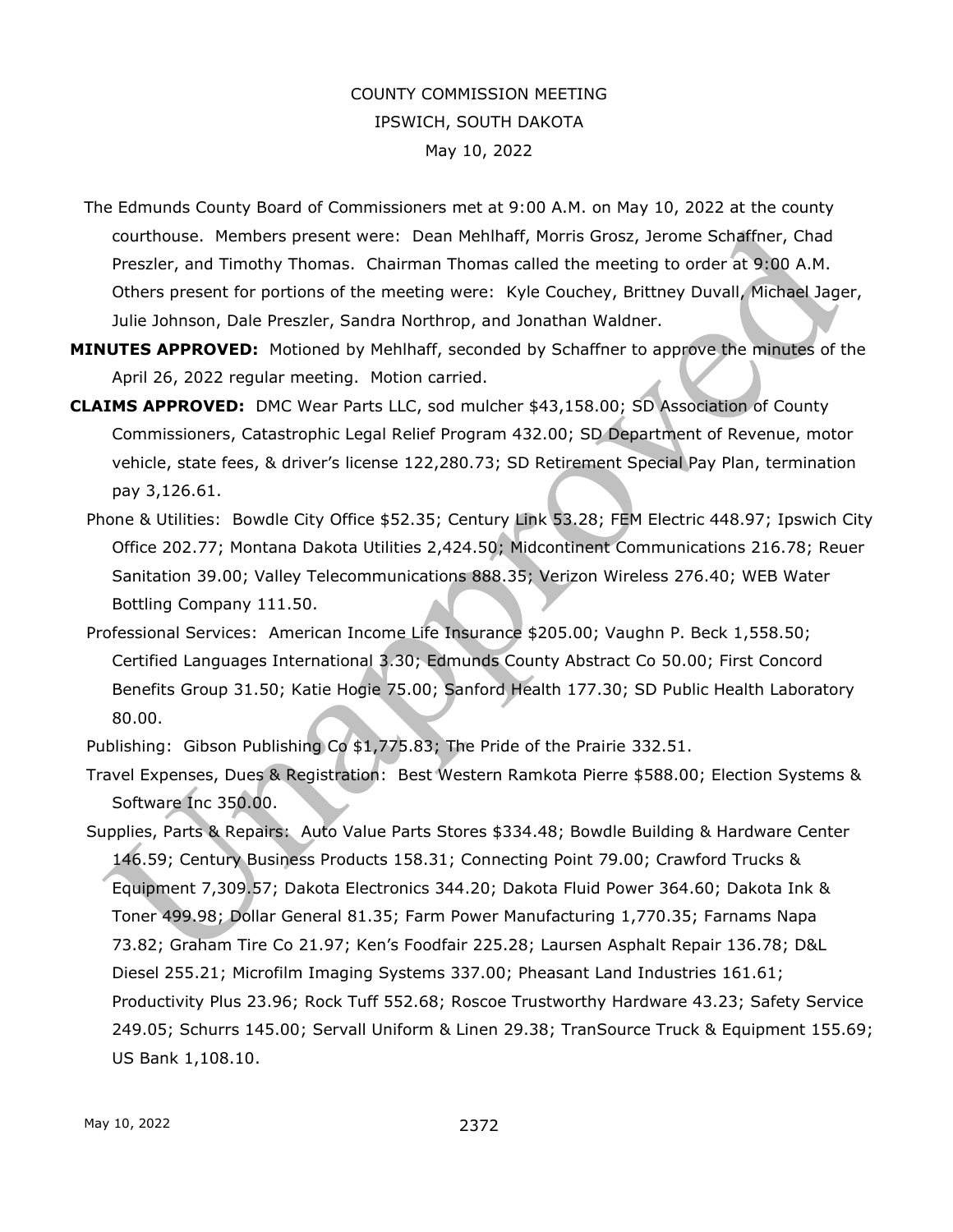- Salaries of Officers and Employees for Month of April: Commissioners \$5,500.00; Auditor 8,166.48; Treasurer 7,723.64; States Attorney 4,151.82; Courthouse Maintenance 3,751.66; Director of Equalization 7,723.64; Register of Deeds 7,723.64; Veteran Service Officer 1,224.16; Sheriff's Department 29,259.05 (Speed Overtime pay: Kyle Couchey 307.40; Jonathan Waldner 617.72); (On call pay: Kyle Couchey 152.00; Daniel Hardison 114.00; Jonathan Waldner 74.00); County Jail 7,672.01 (Overtime Pay: Brandon Bowar 123.96; Scott Hedlund 370.11; Cynthia Sahli 118.38; Zach Sahli 177.57); Emergency Management 1,330.40; Highway Department 53,091.01 (Overtime Pay: Mike Horst 231.98; Jason Onken 247.44); Planning/Zoning 400.00; 4-H 3,591.74; 24/7 Sobriety 206.60.
- Payroll Deductions and Benefits: AFLAC \$1,712.30; AIG 60.00; Delta Dental 1,014.60; Colonial Life 380.06; First Concord Benefits Group 727.86; Ipswich State Bank, social security, withholding, and fees 32,042.71; SD Retirement 16,370.84; SD Supplemental Retirement 1,125.00; Washington National Health Insurance 23.95; Standard Insurance 428.04; Wellmark Blue Cross Blue Shield 34,018.00.

Motioned by Mehlhaff, seconded by Grosz to pay all above claims. Motion carried.

**FINANCIAL REPORT:** Motioned by Schaffner, seconded by Grosz to accept the April 30, 2022,

Financial Statement for Edmunds County as follows:

Total April Receipts -- \$4,623,226.64 Total April Disbursements -- \$852,468.81

Balance in Checking Account -- \$1,278,774.26 Today's Receipts -- \$594,482.66 Change -- \$1,300.00 Money Market -- \$4,400,181.99 Money Certificates -- \$2,100,000.00 Total Cash Assets -- \$8,374,738.91

| Edmunds County General Fund: |                |                 |
|------------------------------|----------------|-----------------|
| Balance April 1, 2022        | \$2,015,832.26 |                 |
| <b>April Receipts</b>        | 1,201,115.84   |                 |
| <b>April Disbursements</b>   | 130,771.85     |                 |
| Balance April 30, 2022       | \$3,086,176.25 | Motion carried. |

- **CORONER:** Motioned by Schaffner, seconded by Grosz to increase the Coroner fee to \$150.00 per call and allow Kyle Couchey, Coroner, to use the Deputy Sheriff vehicle for Coroner duties, effective May 10, 2022. Motion carried.
- **EMPLOYEE HIRED:** Motioned by Grosz, seconded by Preszler to hire Jailey T. Hutson as seasonal part-time assistant in the 4-H Department, at a salary of \$10.50 per hour, effective May 23, 2022 through August 19, 2022. The county will be reimbursed by the Edmunds County 4-H Leaders Association. Motion carried.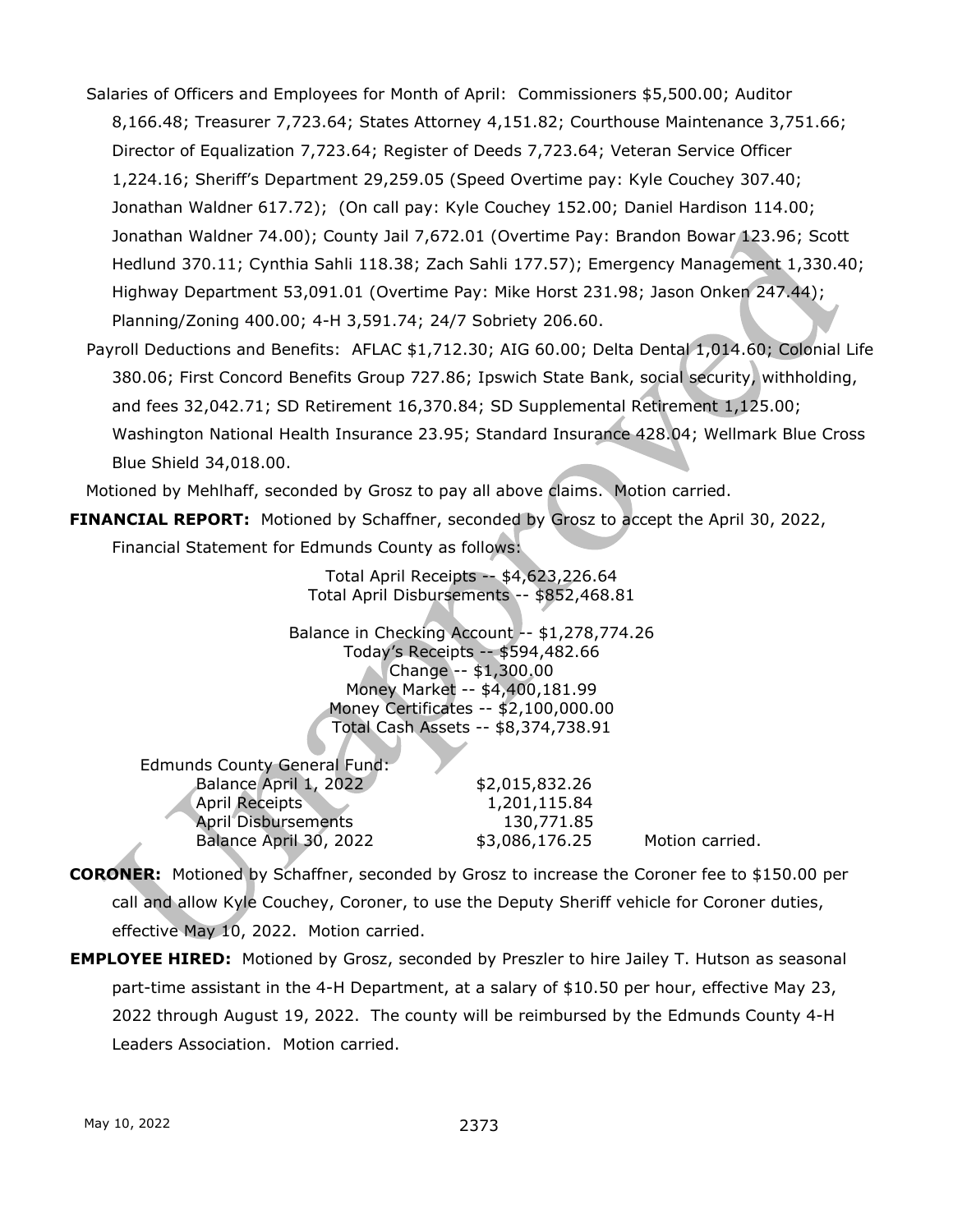- **EMPLOYEE RESIGNATION:** Motioned by Grosz, seconded by Schaffner to accept the resignation of Brandon L. Bowar, chief dispatcher, effective May 15, 2022. Motion carried.
- **JOINT POWERS AGREEMENT:** Motioned by Preszler, seconded by Mehlhaff to approve and allow the chairman to sign the joint powers agreement, between Edmunds County and Hosmer Township for the rental of county blade/motor grader, snow removal equipment and an operator. Motion carried.
- **HIGHWAY SYSTEM – STRIPING:** Motioned by Grosz, seconded by Preszler to approve and allow the chairman to sign the agreement, between Edmunds County and the South Dakota Department of Transportation, for the striping of county roads within Edmunds County for approximately 37.5 miles and to provide for their continuing maintenance for the year 2022. Motion carried.
- **PERSONNEL POLICY:** Motioned by Preszler, seconded by Grosz to amend the Edmunds County Personnel Policy updating Section 5.11 – Exemptions to Overtime. Motion carried.
- **SURPLUS PROPERTY:** Motioned by Grosz, seconded by Schaffner to declare 2.97 ton of scrap iron as surplus county property and allow the same to be sold to Meyers Tractor Salvage LLC. Motion carried.
- **TOWNSHIP BONDS:** Motioned by Schaffner, seconded by Preszler to approve the following 2022 Township Clerks and Treasurers Bonds: Adrian – Betty Hoyle and Rachel Henderson; Belle – Dan Feldhaus and Anita Malsam; Bowdle – Colette Maier and Chad Haar; Bryant – Mavis Lehr and Donna Brockel; Clear Lake – David Palmer and Karen Biermann; Cleveland – Raymond Kub (Clerk/Treasurer); Cloyd Valley - Carmen Rohrbach and Brandon Rohrbach; Cortlandt – Gary Tostenson and Sylvia Davis; Cottonwood Lake – Pat Dewald and Pam Ellwein; Fountain – Amy Jo Johnson and Trisha Rausch; Glen – Sonia Ernst and Brad Klueber; Glover – Clyde Kilber and Joseph Schmidt; Harmony – Teri Geditz and Sarah Perrion; Hillside – Dawn Geist and Clayton Geist; Hosmer – Dale Schutz and Delene Schutz; Hudson – Conald Kaiser and Barbera Kaiser; Huntley – Mary Ann Volk and Bruce Opp; Ipswich – Colleen Forkel and Eric Sieh; Kent – Monte Petersen (Clerk/Treasurer); Liberty – Patty Kadlec and Dianne Stafford; Madison – Dale Bomesberger (Clerk/Treasurer); Modena – MaKayla Mitzel and Teresa Geier; Montpelier – Maryln Ehnes and LeRoy Ehnes; North Bryant – Patrick Forkel and Michael Roesch; Odessa – Danielle Hoffman and Stella Buechler; Pembrook – John Blomster and Douglas Pettigrew; Powell – Carol Schaffner and Carol Pond; Richland – Amanda Rawden (Clerk/Treasurer); Rosette – Nathan Davis (Clerk/Treasurer); Sangamon – James Schaible and Kim Preszler; Union – Heather Lacher (Clerk/Treasurer); Vermont – Diane Allbee and Rodney Anderson. Motion carried.
- **ZONING:** Eric Senger, Northeast Council of Governments, met with the Board to review the process and schedule to adopt the updated Edmunds County Planning and Zoning Ordinances.